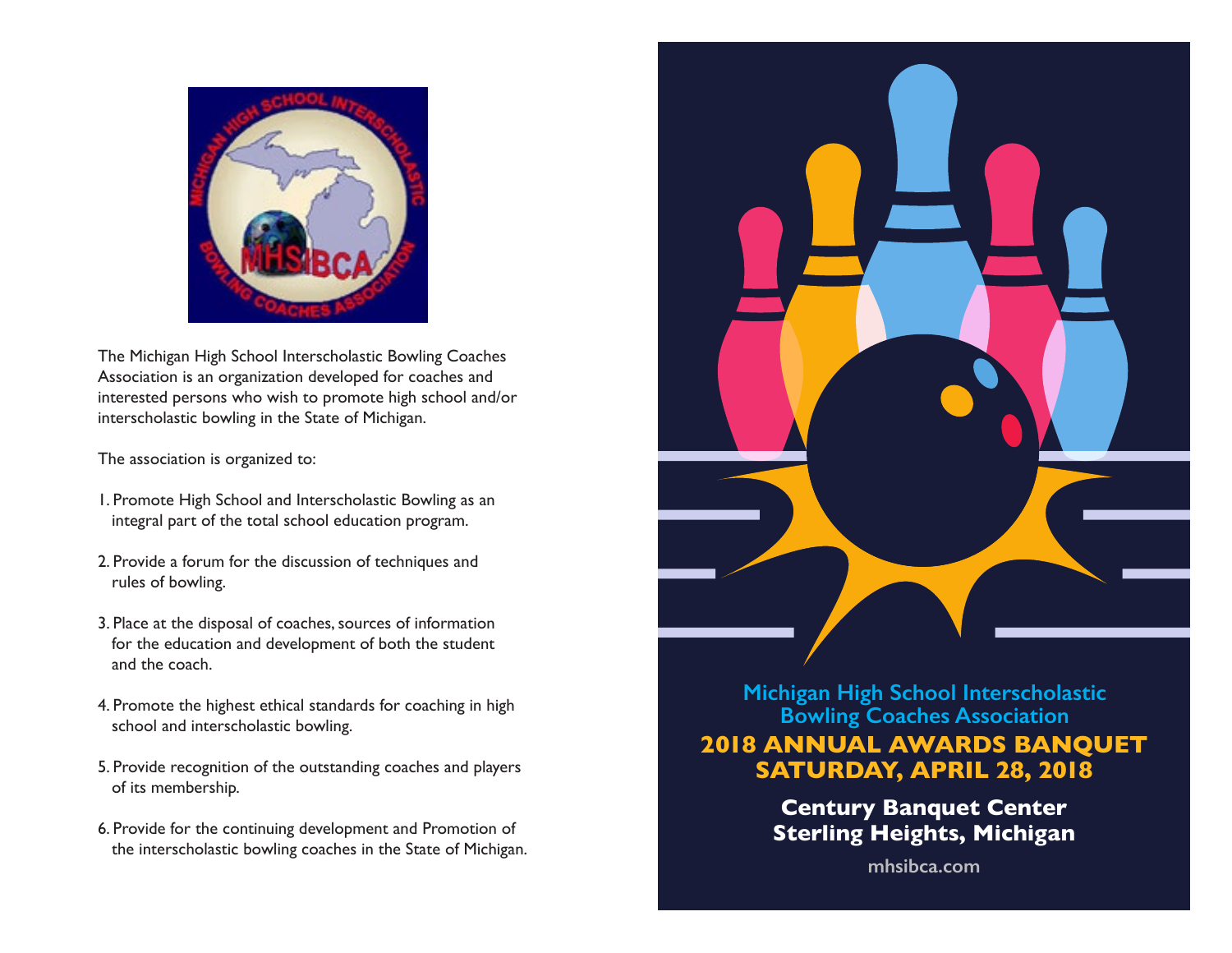### **EXECUTIVE OFFICERS**

**Pre side nt** Dave Kowalski

**FIRST VICE PRESIDENT** Mike Roach

**SE COND VICE PRESIDENT** Scott Spar

> **Se cre tary** Tres Smith

**Tre asure r** Robert Tubbs

**Se rge ant-At-Arms** Scott Curtis

### **EXECUTIVE COMMITTEE**

**Re gion 1 - Southwe st Michigan** Sue Hutchings, Representative

**Re gion 2 - Southe ast Michigan** Jim DeLong, Representative

**Re gion 3 - We st Ce ntral Michigan** Josh Regnier, Representative

**Re gion 4 - East Ce ntral Michigan** Alexis Regnier, Representative

**Re gion 5 - Northe rn We st Michigan** Suzy Thayer, Representative

> **East Side At-Large Dire ctor** Bob Ariss, Representative

**We st Side At-Large Dire ctor** Roger Schildroth, Representative

> **WEBMASTER** Robert Ploof, Jr.



 $M$ etrol & SKILLS CENTEI





David V. Kowalski President

823 North Euclid Avenue<br>Bay City, MI 48706<br>euclidauto@speednetllc.com euclidauto.com



Phone: 989-684-5400 Fax: 989-684-9830 Cell: 989-860-6887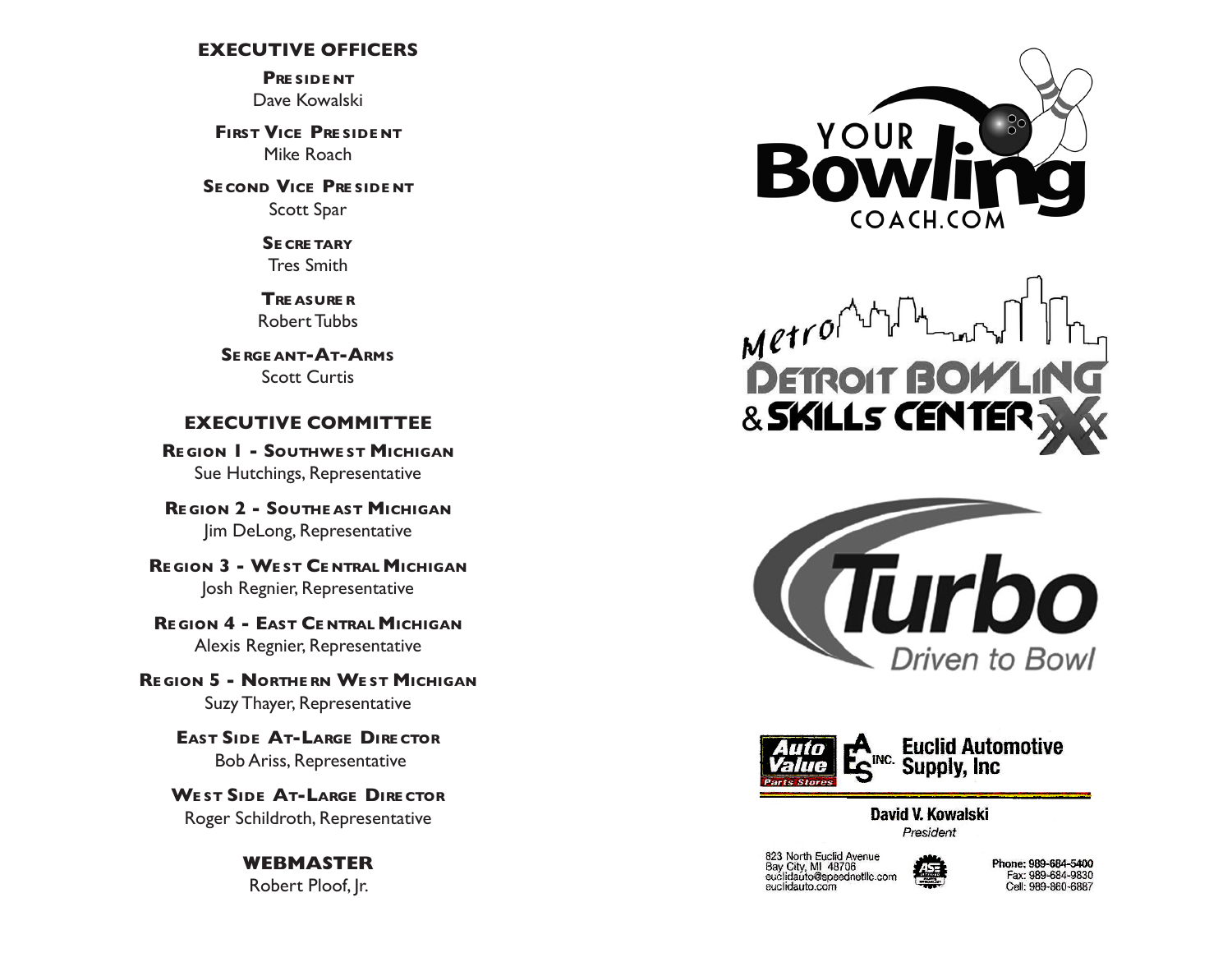# **MHSIBCA Hall of Fame Members**

- 2012 Jim Gostovich, Coach Jim Salzwedel, Coach Ann Roznowski, Coach Doug Melton, Coach Robert Longrey, Coach Lindy Burton, Coach
- **2011** Rudy Godefroidt, Educator Keith Krueger, Hemlock Boys Coach Robert Lomonaco, Proprietor & Coach Sue Hutchings, Proprietor & Coach Sue Herman, Coldwater Girls Coach
- **2010** Dave Kowalski, Coach Bangor John Glenn Judy Jaeger, Coach Livonia Ladywood James Teuber, Proprietor, Richfield Bowl Jerry Dunlap, Computer Programmer Craig Block, Coach, Bangor John Glenn
- **2009** Brian Bannasch, Coach, Rogers City Paul Bentley, Coach Hudsonville Robert Soloman, Coach Utica Ford ll Rick Dodick, Proprietor, Monitor Lanes Jerome Doyle, Proprietor, Colonial Lanes
- **2008** Deborah Alexander, Flint Metro Conference Carl Doornbos, Coach, Rockford HS Randy Shank, Proprietor, Sunnybrook Lanes
- 2007 Tracy Long, Coach, New Lothrop Clay Sandberg, Coach, Ishpeming/Negaunee Tom Stockton, Coach, Sterling Heights Stevenson
- **2006** Harry Burkey, Founder, MHSIBCA Assn. James Pellerito, Coach, East Kentwoon Mark Voight, Proprietor, Community Bowling Ctrs.
- **2003** Scott Bennett, Director, BCAM Matt Fiorito, Sports Writer, Detroit Free Press Greg Gumtow, Commissioner, SE Michigan Michael Martus, Founder, MHSIBCA Assn. Ron Tomassoni, Founder, MHSIBCA Assn.

# **2018 All State Teams – Division 1**

# **BOYS**

|                                                                         | .                                          |                              |
|-------------------------------------------------------------------------|--------------------------------------------|------------------------------|
| CHRISTIAN CARTNER OXFORD                                                | <b>FIRST TEAM</b>                          | 12<br>12<br>$\mathbf{H}$     |
|                                                                         |                                            | $\mathbf{H}$                 |
| A.THIBODEAUX-KAMINSKI WAYNE MEMORIAL<br>NICHOLAS SLAGTER <b>IENISON</b> |                                            | $\mathbf{H}$<br>$\mathbf{H}$ |
| <b>RYAN REID</b>                                                        | UNIV. OF DETROIT JESUIT                    | 12                           |
|                                                                         | <b>SECOND TEAM</b>                         |                              |
| <b>TANNER CARTNER</b>                                                   | <b>OXFORD</b><br>UALU<br>ROCKFORD          | 12                           |
| <b>MATT BUCK</b><br><b>DEVIN CHALIFOUR</b>                              | <b>WYANDOTTE</b>                           | $\overline{10}$<br>12        |
| SPENCER MCCALLUM                                                        | NORTH FARMINGTON                           | П                            |
| <b>NOAH WELLS</b>                                                       | <b>ROSEVILLE</b>                           | $\mathbf{H}$                 |
|                                                                         | <b>THIRD TEAM</b>                          |                              |
| <b>BRANDON KREINER</b><br><b>COREY MAZURE</b>                           | <b>DAVISON</b>                             | 12<br>П                      |
| EVAN DEBRUYNE                                                           | L'ANSE CREUSE NORTH<br>L'ANSE CREUSE NORTH | $\mathbf{H}$                 |
| JACOB B FROGGE LAKE SHORE<br>DAVID DECRUYDT                             | <b>LAKE SHORE</b>                          | $\mathbf{H}$<br>$\mathbf{H}$ |
|                                                                         |                                            |                              |
|                                                                         | <b>GIRLS</b>                               |                              |
| RACHEL DORAN                                                            | <b>FIRST TEAM</b><br><b>FARMINGTON</b>     | 12                           |
| <b>HEATHER BUCK</b>                                                     | <b>ROCKFORD</b>                            | $\mathbf{H}$                 |
| DANIELLE MCBRIDE MACOMB DAKOTA                                          |                                            | $\mathbf{H}$                 |
| MACAILIN RODRIGUEZ CALEDONIA<br>STEPHANIE SCHALK SCS LAKEVIE            | <b>SCS LAKEVIEW</b>                        | 12<br>П                      |
|                                                                         |                                            |                              |
| CHEYENNEWASHINGTON LAKE ORION                                           | <b>SECOND TEAM</b>                         | $\overline{10}$              |
| BAILEY GIPSON DAVISON<br>NATALIE KLEIN BRIGHTO                          |                                            | 12                           |
| <b>NATALIE KLEIN</b>                                                    | <b>BRIGHTON</b>                            | 12                           |
| SAVANNAH GORECKI WOODHAVEN                                              | <b>JENISON</b>                             | 12<br>$\overline{10}$        |
| LAUREN SLAGTER<br>ANNA MAXWELL                                          | <b>WESTLAND JOHN GLENN</b>                 | 9                            |
|                                                                         | <b>THIRD TEAM</b>                          |                              |
| <b>JULIA JANESKI</b>                                                    | <b>WYANDOTTE</b>                           | 12                           |
| <b>JENNIFER PELC</b><br>ALEXANDRA SMIGIEL                               | LAKELAND<br>CHIPPEWA VALLEY                | 12<br>12                     |
| <b>TAYLOR MCBRIDE</b>                                                   | LAKELAND                                   | $\mathbf{H}$                 |
| <b>DANIELLE DECRUYDT</b>                                                | <b>LAKE SHORE</b>                          | 9                            |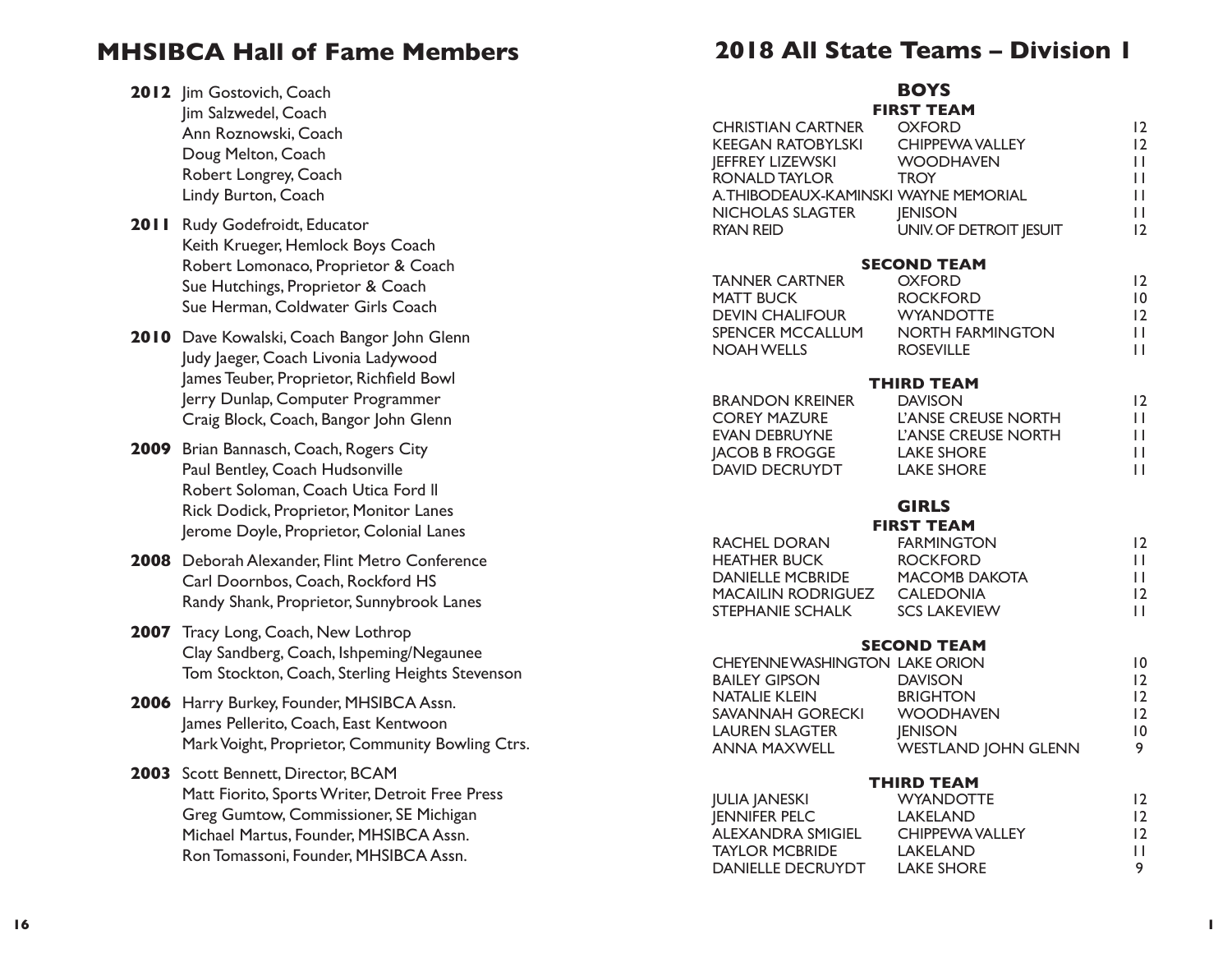# **2018 All State Teams – Division 2**

|                            | <b>BOYS</b>              |                 |
|----------------------------|--------------------------|-----------------|
|                            | <b>FIRST TEAM</b>        |                 |
| <b>ALEC KEPLINGER</b>      | <b>COLDWATER</b>         | П               |
| <b>JAMES RUOFF</b>         | <b>PENNFIELD</b>         | $\mathbf{H}$    |
| <b>CARSON CLARK</b>        | <b>LOWELL</b>            | 12              |
| <b>KYLEVERMILYEA</b>       | <b>CADILLAC</b>          | $\overline{10}$ |
| <b>AARON STUBBS</b>        | <b>RIVERVIEW</b>         | 12              |
| <b>DRAKE BAZZY</b>         | <b>NEW BOSTON</b>        | $\mathbf{H}$    |
|                            | <b>SECOND TEAM</b>       |                 |
| <b>KYLAR MARINEZ</b>       | <b>MARYSVILLE</b>        | 12              |
| <b>CAMERON KLEIN</b>       | TAYLOR KENNEDY           | П               |
| AARON BROWN-O'DELL STURGIS |                          | $\mathbf{H}$    |
| <b>THOMAS TRECHA</b>       | OWOSSO                   | $\mathbf{H}$    |
| LOGAN HOFFMEISTER TECUMSEH |                          | $\mathbf{H}$    |
|                            | <b>THIRD TEAM</b>        |                 |
| ROBERT SMITH               | <b>BYRON CENTER</b>      | 12              |
| <b>JOHNATHAN COLE</b>      | RIVERVIEW COMMUNITY      | 12              |
| <b>SEAN YOUNG</b>          | <b>PENNFIELD</b>         | 12              |
| BRENDAN BEST               | <b>CENTER LINE</b>       | 12              |
| <b>CALEB TATE</b>          | <b>JACKSON</b>           | П               |
|                            | <b>GIRLS</b>             |                 |
|                            | <b>FIRST TEAM</b>        |                 |
| <b>SYDNEY URBEN</b>        | <b>WAYLAND</b>           | 12              |
| <b>BARBARA HAWES</b>       | <b>KEARSLEY</b>          | 2               |
| <b>IMARI BLOND</b>         | <b>KEARSLEY</b>          | 10              |
| <b>ALEXIS ROOF</b>         | <b>KEARSLEY</b>          | $\mathbf{H}$    |
| <b>DANIELLE MCCOMB</b>     | NEW BOSTON               | 12              |
|                            | <b>SECOND TEAM</b>       |                 |
| <b>MAKAYLA SOUVA</b>       | <b>CARELTON AIRPORT</b>  | П               |
| <b>RACHEL PIERCE</b>       | <b>FRUITPORT</b>         | 12              |
| SAVANNAH ROEMER            | <b>GAYLORD</b>           | 2               |
| <b>LAKEN WILLIAMSON</b>    | <b>OWOSSO</b>            | 12              |
| <b>JORDYN CARROLL</b>      | <b>NEW BOSTON</b>        | П               |
|                            | <b>THIRD TEAM</b>        |                 |
| <b>MADISON BURDICK</b>     | <b>CHARLOTTE</b>         | 12              |
| <b>KAYLEE HALL</b>         | <b>JACKSON NORTHWEST</b> | 0               |
| <b>KAYLEE PINTER</b>       | <b>TECUMSEH</b>          | $\overline{10}$ |
| <b>KATELYN BARTON</b>      | <b>SOUTH LYON</b>        | $\mathbf{H}$    |
| <b>KYLIE MIDDLETON</b>     | <b>BYRON CENTER</b>      | 12              |
| <b>BROOKE NYENHUIS</b>     | <b>ALLENDALE</b>         | П               |
| <b>SHELBY WEAVER</b>       | <b>FRUITPORT</b>         | 2               |

# **MHSIBCA Hall of Fame Members**

|      | 2017 Michael Balentine, Coach<br>Claude (JR.) Lafnear, Coach<br>Eric Painter, Coach<br>Philip Periard, Athletic Director<br>Ken Roznowski, Coach<br>Frank Gulczinkski, Proprietor                                                                                          |
|------|----------------------------------------------------------------------------------------------------------------------------------------------------------------------------------------------------------------------------------------------------------------------------|
|      | 2016 Todd Reichard, Coach<br>Robert Ploof Jr., Coach<br>Cheryl DeFrance, Coach<br>Ken Richard, Coach<br><b>Bob Huebel, Proprietor</b><br>Paul Stuart, Proprietor                                                                                                           |
|      | 2015 Heidi Wrathell, Proprietor & Coach<br>Kendall Krick, Coach<br>Larry Radtke, Coach<br>Susan Hines, Coach<br>Eric Bottrall, Coach<br>John Essenmacher, Jr., Coach                                                                                                       |
|      | 2014 Randy Allen, MHSAA Director of Bowling<br><b>Bob Ariss, Coach</b><br><b>Rusty Thomas, Coach</b><br>George Pohly, Sports Writer<br>Chris Buryta, Coach<br><b>Bob Hutchings, Proprieter</b><br>Penny Stillwagon, Coach<br>Robert Dean Tubbs, Coach<br>Mike Roach, Coach |
| 2013 | Tim Bauer, Coach<br>Fred Ringrose, Coach<br>Larry Boyer, Athletic Director<br>Will Kowalski, Sports Writer<br>George Bogden, Coach<br>Skip Kelley, Coach                                                                                                                   |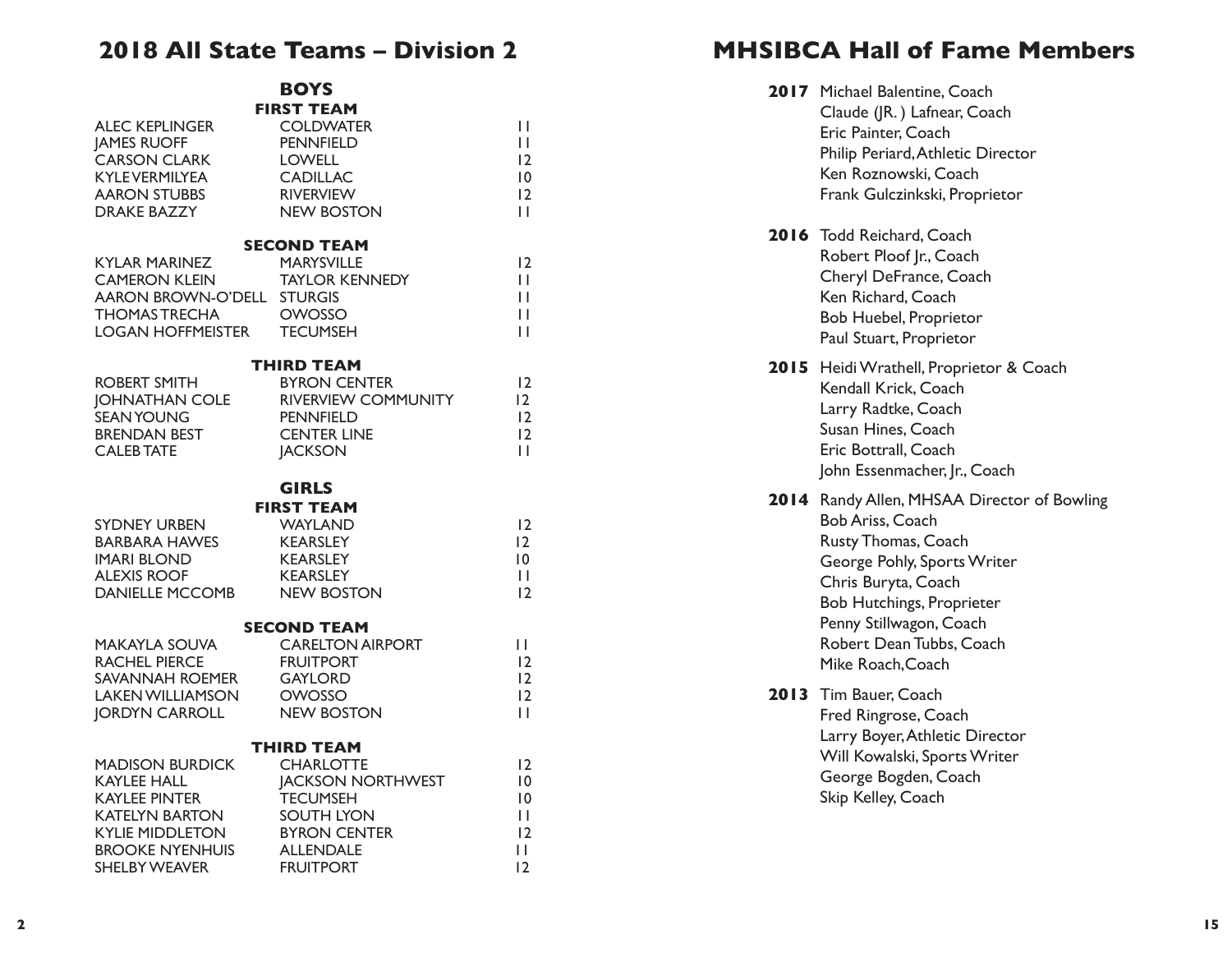# **2018 MHSIBCA Hall of Fame**

#### **Mike Martin – Grand Blanc, Coach**

Mike Martin has been coaching the Grand Blanc Varsity Boys' Bowling Team almost since it's inception in 2000. A 1995 Grand Blanc High School graduate himself, Coach Martin has taken pride in the bowlers at Grand Blanc since he began coaching in 2001. His coaching has led to lifelong friendships and brings him great joy every year. His daughter, Megan Martin, is now a member of the Varsity Girls' Bowling team as a freshman at Grand Blanc High School. Coach Martin is an active member of the Grand Blanc community, very recently being nominated for the "Hometown Hero" award from the Grand Blanc Chamber due to his generous work through his local business, Event Tents. He serves as the President of the Grand Blanc Softball Boosters program, where he supports both his daughters' passion for softball. Mike and his wife, Peggy, are actively involved with their younger daughter Jordan's interests, as well. Jordan is a student at Myers Elementary in Grand Blanc. Mike loves to share the game with his teams and help them grow as bowlers. He says he, "hopes to make them a better person as an adult", as well. He credits previous Varsity Girls' Bowling Coach Ken Kurdziel as a great help to him over the previous 15 years. Brad Ross and Jen Hunter have also assisted him greatly in more recent years of coaching the Boys' Varsity Bowling Team. Coach Martin's teams can claim over 125 Wins from the Big Nine and KLAA Conferences, 3 Big Nine Conference Titles / 2 KLAA Conference Titles, 3 Regional Team Championships, 2 Regional Singles Championships, along with 5 MHSAA State Team Finals appearances and 20 MHSAA State Singles Finals appearances. Coach Martin has been bowling for 38 years, starting at the age of just 3 years old. He's had numerous 300 games (perfect game score) and 800 series, but he says none of those accomplishments compare to this nomination and acceptance into the Michigan High School Interscholastic Bowling Coaches Association (MHSIBCA) Hall of Fame. He thanks "Grand Blanc Community Schools and his community for allowing him to coach so many wonderful students on his journey." – Grand Blanc High School News

# **2018 All State Teams – Division 3**

|                                                                                                                                       | <b>BOYS</b>                                                                                                                     |                                                                                  |
|---------------------------------------------------------------------------------------------------------------------------------------|---------------------------------------------------------------------------------------------------------------------------------|----------------------------------------------------------------------------------|
| <b>GRANT BAKER</b><br><b>JAVEN HOWES</b><br><b>DALTON CARL</b><br><b>BRENDEN GOSSMAN</b><br><b>MATTHEW HOARD</b>                      | <b>FIRST TEAM</b><br><b>JONESVILLE</b><br><b>CORUNNA</b><br><b>ITHACA</b><br><b>HOPKINS</b><br><b>ITHACA</b>                    | 12<br>12<br>12<br>П<br>12                                                        |
| <b>ZACH RAY</b><br><b>SEAN PAVKA</b><br><b>NATE SCHEUER</b><br>CAMERON PALMER<br><b>DYLAN HEBEL</b>                                   | <b>SECOND TEAM</b><br><b>RICHMOND</b><br><b>CORUNNA</b><br><b>RICHMOND</b><br><b>COLUMBIA CENTRAL</b><br><b>DUNDEE</b>          | П<br>12<br> 2<br>12<br>12                                                        |
| <b>ADAM JACKSON</b><br><b>KYLE SEVERN</b><br><b>DYLAN MACHA</b><br><b>ZACH MOHR</b><br>RANDY CARNAHAN                                 | <b>THIRD TEAM</b><br><b>CARO</b><br><b>CARO</b><br><b>ITHACA</b><br><b>HOPKINS</b><br><b>MARINE CITY</b>                        | П<br>$\mathbf{H}$<br>12<br>12<br>П                                               |
| <b>KEMMIE SHUNK</b><br>MORGAN HOSBEIN<br><b>AUDREY MEADER</b><br><b>BRIANNA ELDRIDGE</b><br>CORINNE SCHMALTZ                          | <b>GIRLS</b><br><b>FIRST TEAM</b><br><b>ALMA</b><br><b>COLOMA</b><br><b>COLOMA</b><br><b>CORUNNA</b><br><b>CARO</b>             | 2<br>$\mathbf{H}$<br>$\mathbf{H}$<br> 2<br>12                                    |
| <b>EMMA CHALTRON</b><br><b>CHLOE TAYLOR</b><br>NICOLE KREUSEL<br>RACHEL ZAWERUCHA<br><b>NATALIE HAAS</b><br>CARISSA RICHMOND          | <b>SECOND TEAM</b><br><b>RICHMOND</b><br><b>OVID-ELSIE</b><br><b>MARINE CITY</b><br>CARO<br><b>MARINE CITY</b><br><b>COLOMA</b> | $\mathbf{H}$<br>$\overline{10}$<br>$\overline{10}$<br>12<br> 2<br>$\overline{0}$ |
| SARAH REMILLARD<br>HANNAH AVERILL<br>REBECCA GROSS<br><b>AUBREE BEAGLE</b><br>KATHERINE CALDWELL JONESVILLE<br><b>JAEDALIN WILSON</b> | <b>THIRD TEAM</b><br>FR. GABRIEL RICHARD<br><b>FARWELL</b><br>FARWELL<br><b>JONESVILLE</b><br><b>FARWELL</b>                    | 12<br>12<br>$\mathbf{1}$<br>12<br>12<br>12                                       |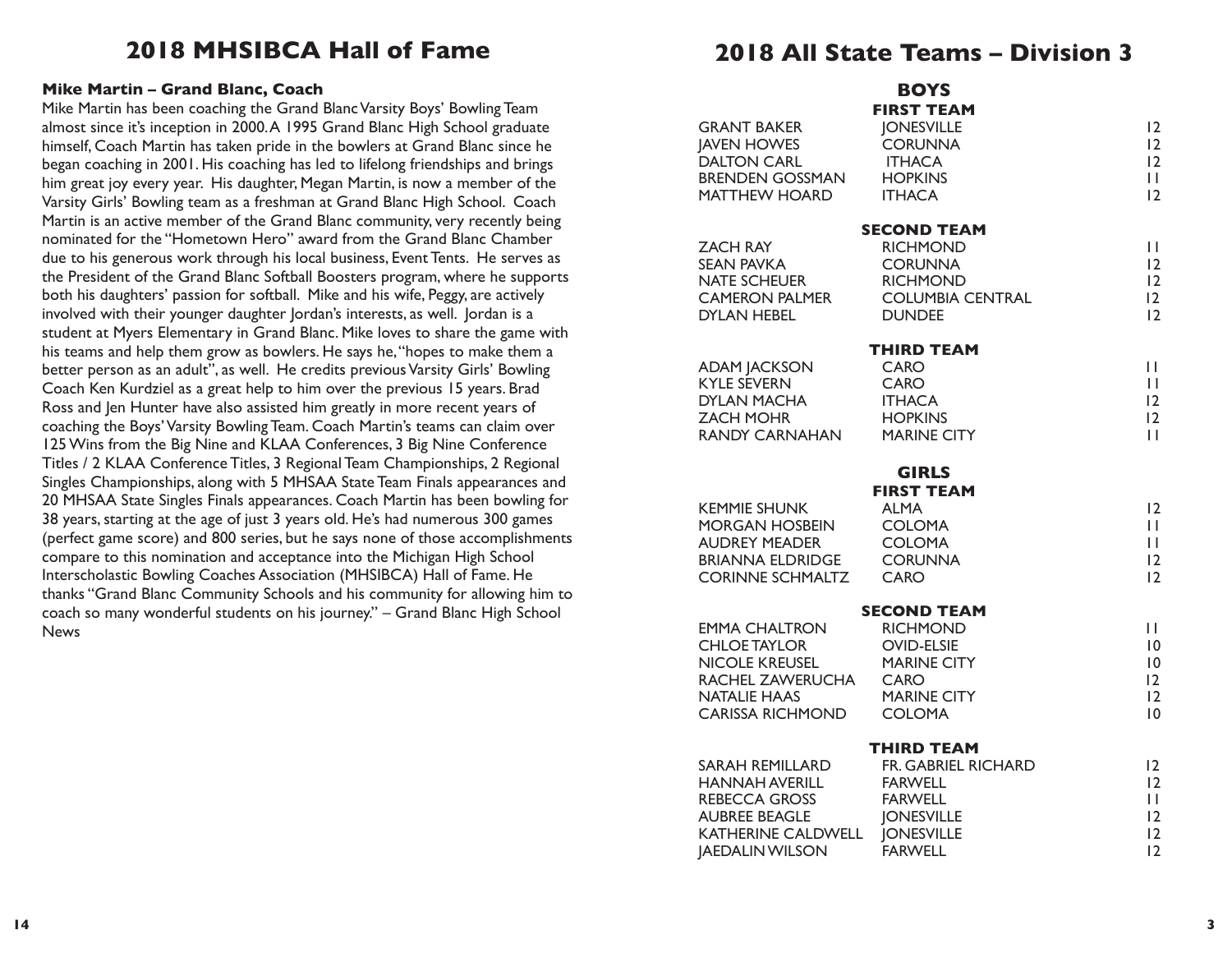# **2018 All State Teams – Division 4**

**BOYS**

|                       | воту                   |                |
|-----------------------|------------------------|----------------|
|                       | <b>FIRST TEAM</b>      |                |
| LUKE CANTRELL         | <b>GENESEE</b>         | $\overline{2}$ |
| KOREY REICHARD        | <b>VANDERCOOK LAKE</b> | П              |
| CONNER LACKEY         | <b>VANDERCOOK LAKE</b> | П              |
| KEEGAN CAMPBELL       | <b>VANDERCOOK LAKE</b> | 12             |
| GRANT HUEBEL          | <b>OSCODA</b>          | $\overline{2}$ |
|                       | <b>SECOND TEAM</b>     |                |
|                       |                        |                |
| BRANDON HYSKA         | <b>BRONSON</b>         | Н              |
| EVAN HOWELL           | <b>HOMER</b>           | $\overline{2}$ |
| LUKE AUGSBURGER       | ROGERS CITY            | П              |
| <b>MICHAEL PRATT</b>  | <b>ST CHARLES</b>      | П              |
| COLLIN BALDWIN        | <b>NAPOLEAN</b>        | П              |
|                       | <b>THIRD TEAM</b>      |                |
|                       |                        |                |
| VAUGHN FILKINS        | <b>NEW LOTHROP</b>     | П              |
| DRAKE MCFARLAND       | <b>ST CHARLES</b>      | П              |
| LUKE MURTELL          | <b>ST CHARLES</b>      | 12             |
| GAVYNN GUIGAR         | <b>BAD AXE</b>         | 12             |
| <b>IACKSON POWELL</b> | <b>GENESEE</b>         | 12             |
|                       |                        |                |

#### **GIRLS**

#### **FIRST TEAM**

| MACKENZIE JOHNSON VANDERCOOK LAKE |                     |                 |
|-----------------------------------|---------------------|-----------------|
| ASHLYN FRANCKOWIAK GENESEE        |                     | 12              |
| RYLEE LAMBERT                     | <b>BENDLE</b>       | ш               |
| KENDRA MOORE                      | <b>EAST JACKSON</b> |                 |
| FAITH LYNN                        | <b>BENDLE</b>       | $\overline{12}$ |
|                                   | <b>SECOND TEAM</b>  |                 |
| <b>DESIREE BUHLER</b>             | <b>GRASS LAKE</b>   | 12.             |
| STEPHANIE MARX                    | <b>ROGERS CITY</b>  | $\overline{2}$  |

| <b>PRESLEE STAHL</b>       | <b>VANDERCOOK LAKE</b> | H  |
|----------------------------|------------------------|----|
| <b>CASSIDY LYNN CLEARY</b> | <b>OSCODA</b>          | 12 |
| ADRIENNE SPRANGER          | <b>RFFSF</b>           | 12 |
|                            | <b>THIRD TEAM</b>      |    |
| SYDNEY WETZEL              | LUMEN CHRISTI          |    |

| LUI ILI YU IINJII              |              |
|--------------------------------|--------------|
| <b>REESE</b>                   | 12           |
| <b>BENDLE</b>                  | 12           |
| SAMANTHA BITTERMAN NEW LOTHROP | $\mathbf{L}$ |
| <b>BAY CITY ALL SAINTS</b>     | 12           |
|                                |              |

# **2018 MHSIBCA Hall of Fame**

#### **Jim Hamlin - Owner/Proprietor, Country Lanes**

Bowling has been in the Hamlin family bloodlines since Jim's grandfather Delos, started Farmington Lanes back in 1954. Jim a tremendously accomplished bowler, graduated from Farmington High School in 1979 and by the late 1980's, had taken over the family business from his father Fred. It was now called Country Lanes and became the place to laugh and bowl, make friends and memories and the place a city congregated because of its family first environment. Jim was the reason for all of this, as he has been the sole owner and proprietor of Country Lanes for the past 30 years. He is also the founding member of the Farmington-Harrison Unified Bowling program that began in 2003. His leadership, kindness and generosity have been the building blocks for the high school programs that have grown under the roof at Country Lanes. These lanes have been home to the programs of Farmington-Harrison, Livonia Clarenceville and Country Day High Schools over the past 15 years. His number one priority during this time has been the development of the youth bowlers as not just good bowlers, but as good people and great ambassadors of the sport of bowling. Jim's smile and booming laugh were what awaited you at Country Lanes on a daily basis where if he was not at the front counter, he was down on the lanes interacting with the future of our sport by coaching, mentoring and developing their skills. This award is about the legacy created and left behind by a great proprietor who's commitment to his high school program was more about love, kindness and creating a family first environment above and beyond anything else.

#### **Mark Faupel - St. Charles, Coach**

I have been involved in the sport for 30 years - starting as a youth coach at Stardust and moving to Youth League Coordinator in 1996 at Crooked Creek and LeFevre's Family Bowl in 2017. Many of the bowlers on my team came from the Crooked Creek youth leagues, where I had a chance to watch them grow and develop into bowlers. I also am an avid bowler myself with 20 300 games and an 816 high series. My goal when hired in 2006 was to build St. Charles into a program that could compete at a high level to win championships. I was asked by two of my youth bowlers if I would be willing to coach a high school team if they were to put one together. I accepted and it has been a great 13 years. The best advice I received in coaching was from Rusty Thomas, Pinconning coach. He told me to take your kids to tournaments and let them play against top competition. It will get them ready for regional and state. When I first started out, I knew nothing about them and I am very glad I got them in. It has definitely made us better and stronger. I plan to continue coaching. I enjoy the competition and the work it takes to make kids better. The satisfaction I get from coaching is watching kids develop and succeed on the lanes both as a team and individually. The program has been constructed with high expectations every year as a result of our successes. It is gratifying to me to know that I have been a part of it. One of the biggest thrills for me was the 2010 State Champion Team being inducted into the St. Charles High School Sports Hall of Fame (in 2017). Coach Faupel's teams can claim 123 wins against 29 losses (including 37 consecutive wins spanning 3 seasons), 5 Regional Championships, 2 State Team Finalist, 1 State Finals Championship (2010), along with 3 State Singles Titles (Kyle Tuttle - 2014, 2015, 2016).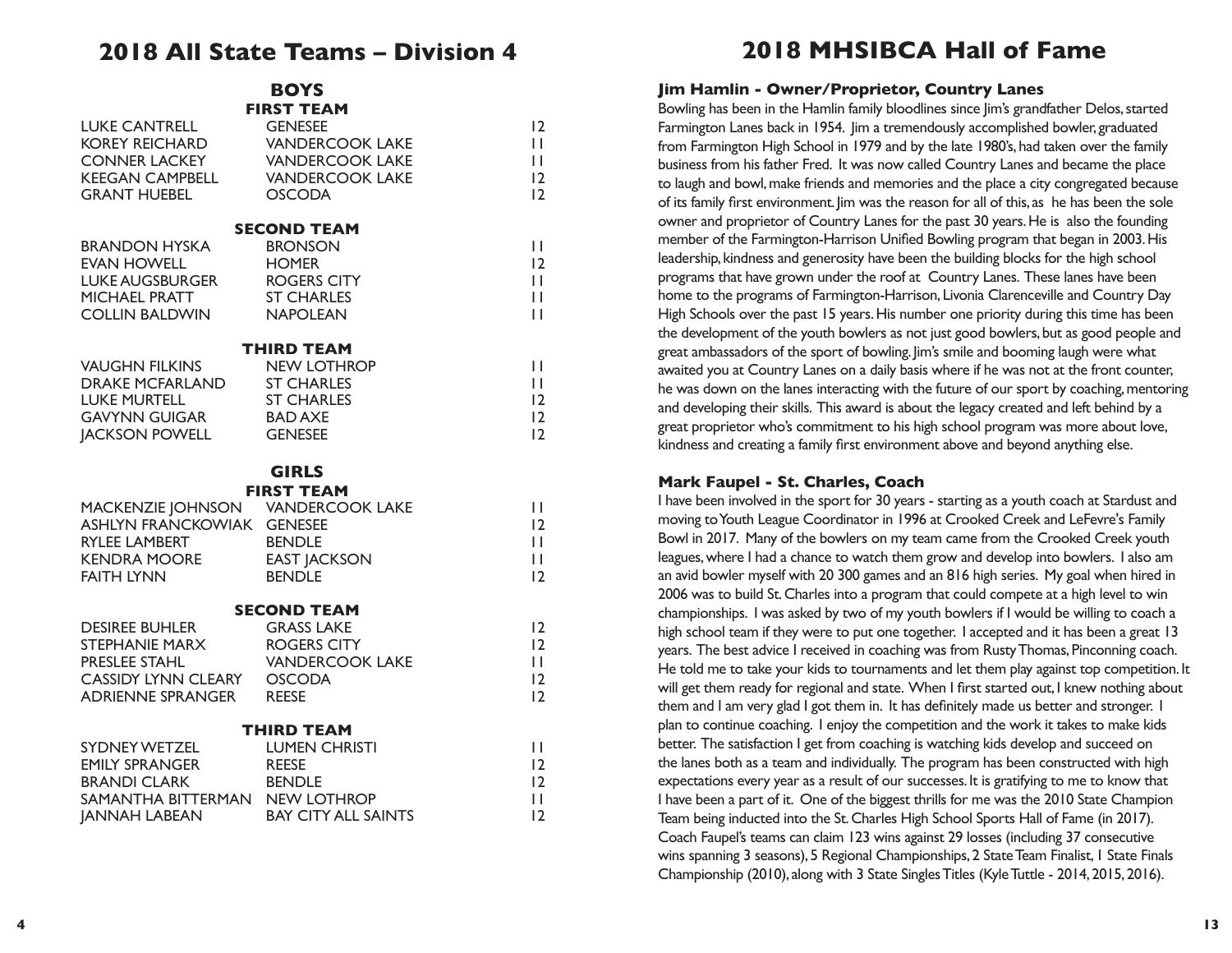# **2018 MHSIBCA Hall of Fame**

#### **Dennis Hermani - Farmington-Harrison, Coach BOYS**

The coaching of bowling formally came into my life when I was asked in the fall of 2005 if I was able to coach our bowling program by some of the athletes involved. Here I am 13 years later and that moment has been an absolute blessing. This award belongs to the entire Farmington Harrison family and is not an award for individual achievement. Since the day I started, I have been blessed to be assisted by Aleta Sill and Michelle Mullen, owners of the Bowling World Pro Shop inside Country Lanes, Jim Hamlin proprietor of Country Lanes and a dedicated staff of assistant coaches in Mike Clarahan, Bruce Doran, Jim Waun, Joe Bachleda and 6 former bowlers of our program. The sacrifices made by my wife, Marie and my children over the years have allowed me to pursue my passion of coaching our high school athletes. Today, our program stands on the shoulder of the athletes who have allowed us to coach them not just in the sport of bowling but in the adventures and lessons of life. These athletes have amassed a tremendous amount of awards both individually and as a team. Our boys team has won 6 OAA championships, an Oakland County Championship and 3 Oakland County Runner up finishes, a State Finals appearance in the Elite 8 and 11 state singles qualifiers. Our girls program has amassed 5 OAA championships, is a 6 time state qualifier in the team competition with 3 regional championships, a State Finals Runner Up and 16 state singles qualifiers as well. The consistency of these athletes have led the boys team to a record of 126- 34-5 and the girls are 124-40-3 over the same period of time. I am most proud that these athletes have come back to assist with practices, volunteer coach, and promote the sport of bowling with our younger athletes. Farmington Harrison bowling is a true family environment and it is with great humility that I accept this honor for all of the sacrifices made by our coaches, athletes and my family.

#### **Mike Eaton - Owner/Operator/Proprietor, Spectrum Lanes**

Mike Eaton started his career in bowling as the General Manager at Comet Lanes in Grand Rapids in 1976, and in 1983 he opened his own Pro Shop. Currently Mike is the Owner/Operator of Spectrum Lanes in Grand Rapids. He attended Grand Valley State University where he studied Computer Science and Math. Mike started coaching Grandville High School Varsity Bowling program in 2006, accepted a position as Davenport University's Assistant Men's Bowling Coach in 2009, and is currently the Head Bowling Coach for the Men's and Women's programs at that same school. Spectrum Lanes has sponsored 6 schools every year since high school bowling began, and over the past 12 years has helped athletes receive over \$250,000 in athletic scholarships for their college educations. Mike is an accomplished bowler with several 300's and 800 series, Team USA Member (1980), and a member of the PBA since 1983. In 2005 was inducted into the Grand Rapids Hall of Fame, and currently serves on the selection committee. Coach Eaton's Grandville teams can claim several Regional titles both Team and Individual, over 10 appearances in the MHSAA State Team Finals, and a MHSAA State Singles Champion in 2014 (Josh Kukla).

# **2018 Senior All Academic Team**

**BOYS DIVISION 1**  Tanner Cartner Oxford Luke Meyer Oxford Brendan Bently<br>Sam Alward Norm Baldwin Caledonia Zach Kostelec Caledonia<br>Noah Vanderveen Caledonia Noah Vanderveen Tyler L Knight Lake Shore<br>Michael Torres L'Anse Crei Jacob Monicatti Anchor Bay Sean Miller Pinkney **Chris Randall** Pinkney<br> **Chevy Pawlik** Pinkney Chevy Pawlik Jacob Smith Det. Catholic Central Jaden Thomas Det. Catholic Central

**BOYS DIVISION 2**  Carson Clark Lowell Aaron Stubbs Riverview Davis Hynes Byron Center<br>Cameron Haase Vicksburg

Cameron Haase

Nathan Audia

Nic Wilson

Zach Mohr

**BOYS DIVISION 4** 

Ben Harris Reese Grant Huebel Oscoda Andrew Liles Genesee Jackson Powell Genesee Hunter Seeger Reese

Sean Higgins Notre Dame<br>Aiav Sheth Notre Dame Ajay Sheth Notre Dame

Brendan Weaver Notre Dame<br>Nic Wilson Marshall

Cole DeGroat Brother Rice

Hudsonville<br>Caledonia L'Anse Creuse North

Kyle Kimmel Troy Devid Lee Troy Dean Fassero Howell Devin Chalifour Wyandotte Anthanasios Sciortino De La Salle Pasquale Sciortino De La Salle Nicholas Sciortino De La Salle

Chintan Maheshwari Detroit Catholic Central Andrew Lack Det. Catholic Central Joshua Deck Walled Lake Northern Race Piontkowski Walled Lake Northern Jalen Chong Walled Lake Central Tyler Amato Sterling Heights Stevenson Nicholas Kinnaird Sterling Heights Stevenson

Jack Sielicki Brother Rice<br>Leon Braisted IV Brother Rice .<br>Leon Braisted IV Chris Horger **Ben Schonscheck** New Boston<br>Drew Cousino Airport Drew Cousino

Richard Demeter New Boston<br>Chris Horger New Boston Logan Russell New Boston Brendan Hansen Warren Woods Tower Warren Woods Tower

**BOYS DIVISION 3**  Grant Baker Jonesville Dustin Gutowski lonesville Fred Yaniga Jonesville Dylan Macha Ithaca<br>Collin Handy Ithaca Collin Handy Ithaca

Michael Graf Allen Park Cabrini

Columbia Central Mikee Schumacher Hopkins

Johnathon Pavka Corunna Matthew Salter Matthew Higgins

CJ Wagner Richmond<br>Cole Keyworth Caro **Cole Keyworth** Caro<br>Matthew Salter Montrose Andrew Higgins Olivet Joseph Kanny Fr. Gabriel Richard<br>Matthew Higgins Fr. Gabriel Richard

Jordan Tower<br>Dylan Vincke

Hunter Storm Vandercook Lake Vandercook Lake<br>Genesee New Lothrop Hunter Hofman Dryden

**12 5**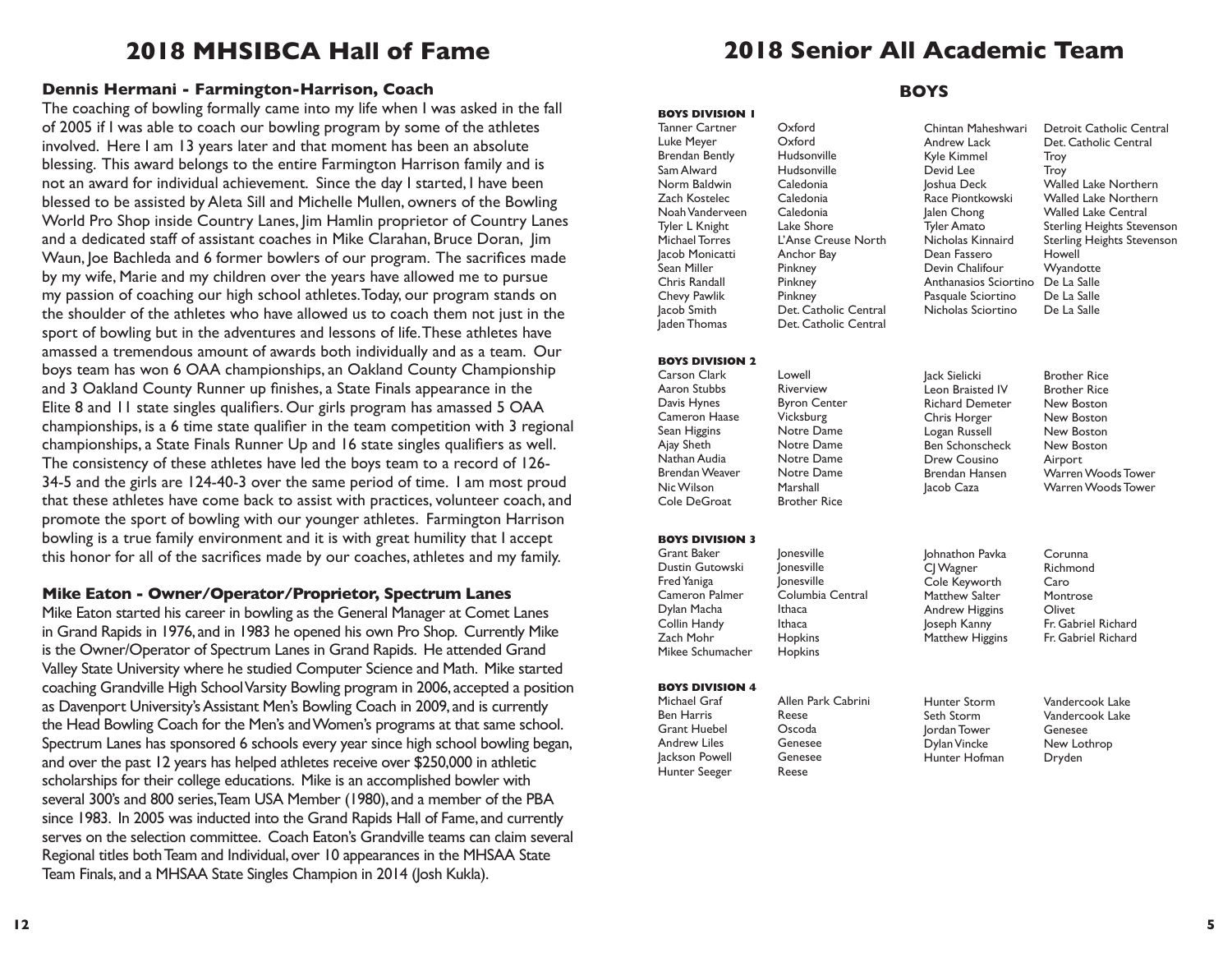# **2018 Senior All Academic Team**

**GIRLS**

#### **GIRLS DIVISION 1**

Rachel Doran Farmington<br>Macailin Rodriguez Caledonia Macailin Rodriguez Caledonia<br>Mckenzie Collier Caledonia Mckenzie Collier Caledonia Katelyn Ennis Caledonia Bailey Gipson<br>Abby Deslippe Megan Helisek Harrison<br>McKenzie Allen Bay City McKenzie Allen Bay City Western<br>Grace Allen Bay City Western Grace Allen Bay City Western<br>Samantha Rochow Bay City Western Rachel Kuczajda Pinckney Josie Griffith Pinckney Deanna Staser Sarah Hubbard L'Anse Creuse North<br>
Natalie Meade L'Anse Creuse North

**GIRLS DIVISION 2** 

Barbara Hawes Kearsley Danielle McComb New Boston Rachel Wood New Boston Rachel Pierce Fruitport Shelby Weaver Fruitport Sydney Urben Wayland Marissa Bruinsslot Wayland Jessica Henderson Wayland Savannah Roemer Gaylord Laken Williamson Owosso Madison Burdick Charlotte Taylor LaMacchia Charlotte Kylie Middleton Byron Center Rachel Smiglewski Center Line Jessica Bradley Marysville Paige Frayley Marysville

**Walled Lake Central** Bay City Western L'Anse Creuse North

Patcharapa Chaivatvivat Lakeland Leanne Jackson Lakeland Kaylin Dryden Dryden Lindsey Czopek Clarkston Jerelyn Lua Troy Sydney Clark Utica Sienna Sahajdack Waterford Kettering Emily Manetz Howell Ashley Carr Howell Julia Janeski Wyandotte Madalyn Czarski Sterling Heights Stevenson Lindsey Williams Sterling Heights Stevenson Alyssa Kolb Westland John Glenn Brittany Ahlgrim Warren Mott Kendyl Hoffmeister Garber

Laura Lachowski Lowell Morgan Avink Allendale Celeste Landis Allendale Danielle DellaPella Riverview Grace Fritzler Goodrich Sophie Shick Notre Dame Prep Isabella Fandino Notre Dame Prep Baylee Thompson Tecumseh Kaitlyn Lawhead Marshall Madison Ducheney Marshall Makayla McQueer Cadillac Shannon Kellenberger Jackson Northwest Melinda Yang Warren Woods Tower Anna Knechtel South Lyon East Madelyn Guzick South Lyon East

Jaedalin Wilson Farwell Kaylee Shook Farwell

Katherine McLean Caro Shainna LaPratt Caro

Hannah Averill

**GIRLS DIVISION 3** Kemmie Shunk Alma Natalie Haas Marine City<br>Sarah Remillard Fr Gabriel B Fr. Gabriel Richard<br>Ionesville Katherine Caldwell Mia Wilson Jonesville Cassidy Taylor Jonesville

Vandercook Lake

#### **GIRLS DIVISION 4**

Katelyn Anderson Hanover Horton Brandi Clark Bendle Katherine Cook Crossroads Charter Erin Emmrich Bay City All Saints<br>Allana Harfield Vandercook Lake Zakiah Hashimi Crossroads Charter Araceli Hernandez Bronson Jannah LaBean Bay City All Saints Stephanie Marx R ogers City Trinity Murray Crossroads Charter

Erin Mae Senn Oscoda Adrienne Spranger Reese Hannah Stecki-Jacek Courtney Vanest

Smyka Austin Catholic Emily Spranger<br>
Hannah Stecki-lacek Allen Park Cabrini Haley Stecki-Jacek Allen Park Cabrini Delaney Finley Dryden Hannah Weiss Dryden Kaylin Norman Dryden

# **Michigan High School Interscholastic Bowling Coaches Association**

# **2018 Coach of the Year**

#### **DIVISION I**

BOYS COACH Jim DeLong Lake Shore

GIRLS COACH Steve O'Harris Brighton

### **DIVISION II**

BOYS COACH Frank DeMond Coldwater

GIRLS COACH Scott Spahr Sturgis

### **DIVISION III**

BOYS COACH Matt Molinaro Jonesville

GIRLS COACH Ken Shunk Alma

### **DIVISION IV**

BOYS COACH Libby Ambs Vandercook Lake

GIRLS COACH Scott Curtis Reese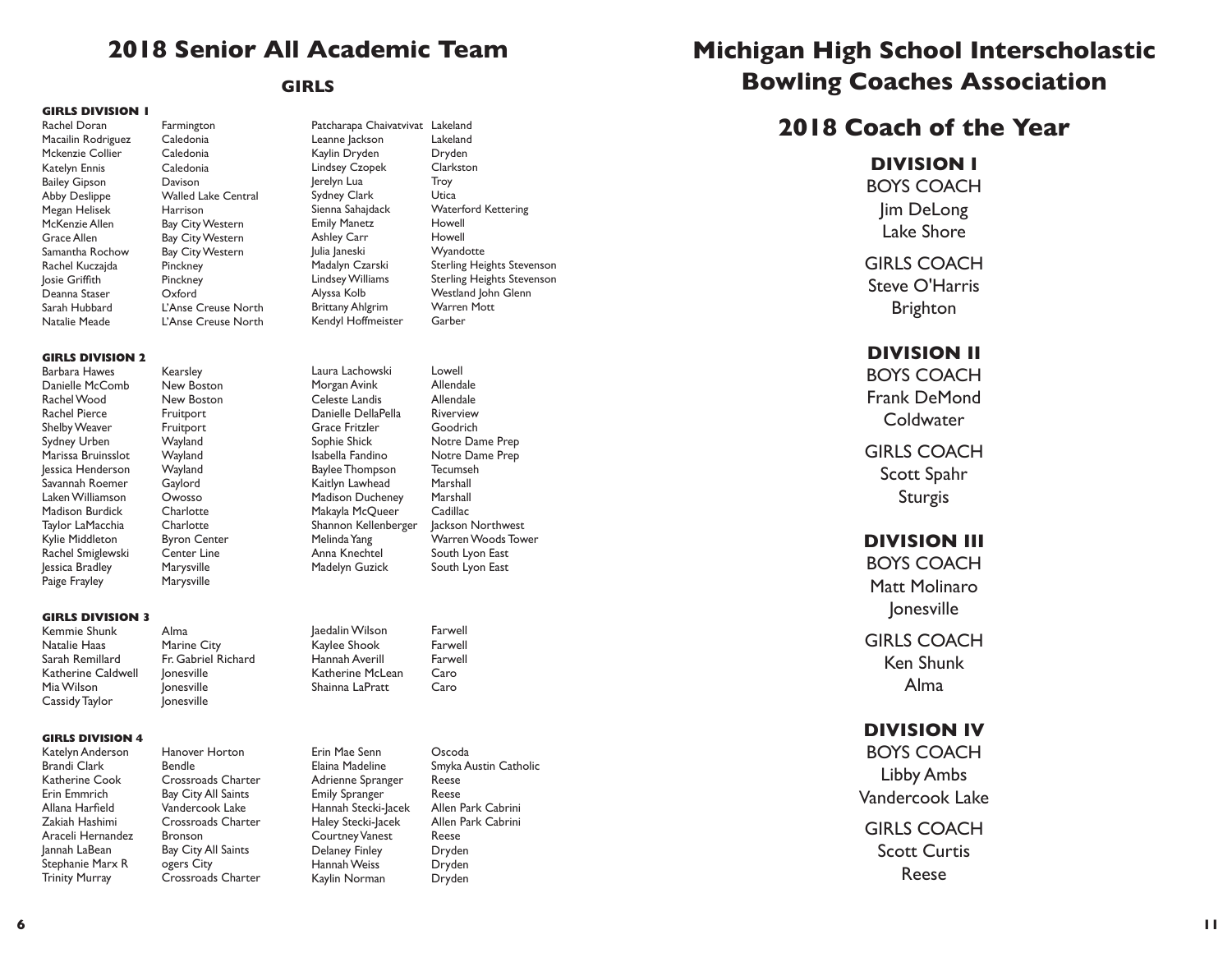### **2017 Detroit Free Press Dream Team**

#### **BOYS**

KYLE TUTTLE – ST CHARLES – **MR. BOWLING** JIMMY MITCHELL – GRAND HAVEN GAGE NICKELSON – WYOMING KELLOGGSVILLE DAVID NORTHOUSE – BYRON CENTER AUSTIN ROBISON – STURIGIS CODY JOHNSTON – SANDUSKY

#### **GIRLS**

TAYLOR DAVIS – DAVISON - **MISS BOWLING** BRITTNEY SCHNICKE – CALEDONIA MADCHEN BREEN – WARREN REGINA ALYSSA CRAMPTON – MARINE CITY SHAIERICA GOULD – FLINT BEECHER MAKAYLA LANCIONI – SOUTH LYON EAST

### **2016 Detroit Free Press Dream Team**

#### **BOYS**

JORDAN NUNN – FLINT CARMAN AINSWORTH - **MR. BOWLING** CHASE KAUFMAN – SWARTZ CREEK JACOB KERSTEN – CLARKSTON CHAD STEPHEN – FLINT KEARSLEY AUSTIN KRAEMER – RIVERVIEW RICHARD KYLE HAYES – L'ANSE CREUSE NORTH

#### **GIRLS**

HANNAH PLOOF – FLINT KEARSLEY - **MISS BOWLING** EMMA DAVIS – HANOVER HORTON SABRINA BALL – COLOMA SAMANTHA GAINOR – L'ANSE CREUSE NORTH JULIA HUREN – WESTLAND JOHN GLENN ALANA WIRGAU – ROGERS CITY

### **2015 Detroit Free Press Dream Team**

#### **BOYS**

SAMUEL BRANDT – FREMONT – **MR. BOWLING**  ZACH FENBY – ST. LOUIS COLLIN FOX – CHARLOTTE ANTHONY KELLEY – FLINT KEARSLEY JEFF MEDINA – LUDINGTON DERRICK D. NORMAN JR. – SAGINAW HERITAGE

#### **GIRLS**

ALLISON MORRIS – ANN ARBOR HURON – **MISS BOWLING**  REBECCA BANNASCH – ROGERS CITY JULIANA ZACCARELLA – MONROE PAIGE ASHLEY HUEBEL – OSCODA KYLEIGH MCCARTHY – UNIONVILLE- SEBEWAING KAYLA EMMENDORFER – FLINT KEARSLEY

# **2018 MHSIBCA Scholarships**

*MHSIBCA Division Award Recipients*  Brittany Ahlgrim Warren Mott Nicholas Kinnaird Adlai Stevenson Jessica Badley Marysville Barbara Hawes Kearsley Grace Fritzler Goodrich Dylan Macha Ithaca Jannah LaBean All Saints Central Andrew Liles Genesse

*Ron Tomassoni Award Recipient* Brendan Bentley Hudsonville

*Matt Fiorito Award Recipient* Matthew Salter Montrose Hill McCloy

# **MHSIBCA Scholarship Contributors**

**WE WOULD LIKE TO THANK ALL THE INDIVIDUALS, COMPANIES, PROPRIETORS, AND VARIOUS TOURNAMENTS THAT HAVE CONTRIBUTED TO THE SCHOLARSHIP THIS SEASON.**